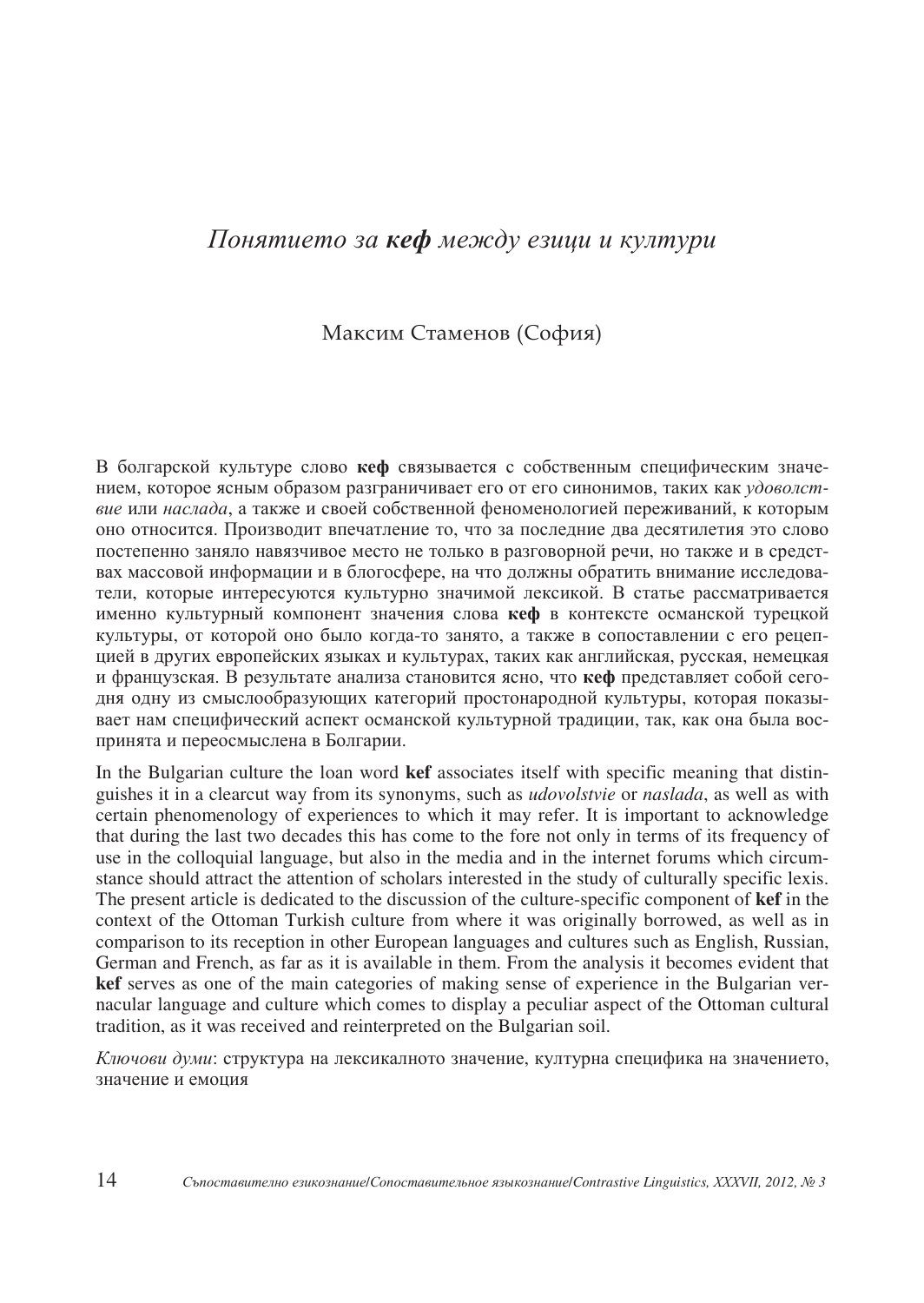В българската култура кефът се свързва със специфично значение, което ясно го отграничава от негови близки синоними като удоволствие, наслада, доволство или развлечение, както и със собствена феноменология на преживяванията, към които той отпраща. Той се асоциира както с пароксизма на Байганьовото "Гел, кефим, гел!" (което се превежда на български с театрално звучащото "Ела, наслада, ела!") през изживяването на живота "на макс" от страна на тариката в "Пием, пеем, пушим, дамаджани сушим" и се стигне до ограничения материално и духовно кеф на еснафа. Кефът като благо има своя собствена типология в простонародната култура (за това понятие вж. Стаменов 2011: 193-196), при която налице са примитивният кеф, дебелашкият кеф, пошлият кеф, просташкият кеф, вулгарният кеф, както и всички форми на забранения според закона и/или обичайното право кеф. Между превъплъщенията му има място и за умерения кеф на еснафа - кефът не на настървената консумация тук, сега и колкото може повече, а на апетита, който си отива и се връща с естествения биологичен ритьм на левче-кефче. С други думи, покрай големите разлики не трябва да се губи общото между всички тях, а то е, че се споделя идеологията на кефа - стръвта към непосредствената употреба на удоволствието тук и сега (които противостоящата висока култура намира или директно за осъдителна или винаги под съмнение с оглед на същинския мотив - гонитба на насладата за сметка на всичко лруго). Сполеленият нагон не означава обаче, че покрай архетипното трябва да се неглижират различията в желанията и възможностите да се преживяват удоволствия и развлечения от различно естество. Очевидно е, че такива различия и дори разминавания могат да са налице както вътре в една и съща култура, така и между различни култури, в които откриваме значението, кодирано от тази ключова дума.

На съвременните тийнейджъри и през ум не им минава, когато използват такива думи и изрази като кеф. кефен, кефя се, кефва ми, кеф ми е, на кеф съм или не съм на кеф, върху видимата част на какъв айсберг от културно специфично значение са стъпили, когато използват тази къса, едновременно изразителна и непретенциозна с оглед на своята звукова форма дума. За тях същественото е да изразят колко е важно да се кефиш и да откриваш колкото се може повече източници на кеф. Макар кефът да се квалифицира като дума от разговорния език, той изразява по същество понятие вкоренено в простонародната ни култура и реставрацията му в повсеместна употреба днес следва да се тълкува като своеобразен симптом за характера на нейното влияние у нас.

Ако погледнем назад в перспектива, кеф е заемка, която отпраща към понятието за удоволствие по ориенталски образец. Неговият османски турски етимон идва, от своя страна, от арабската дума *käyf* (в Корана с тази дума се именува състоянието на пълно блаженство, в което пребивават душите на праведните в рая):

keyif същ., ар., жарг. трева (хашиш, наркотик) (Добрев 2009)

keyif ehli прил. който върви по настроението си; който си гледа удоволствието, букв. "притежател на настроение" (Добрев 2009)

кеуі същ., ар. здраве; настроение, благоразположение; блаженство, наслада, задоволство, удоволствие; замайване, опиянение; произвол, капризи (Добрев 2009)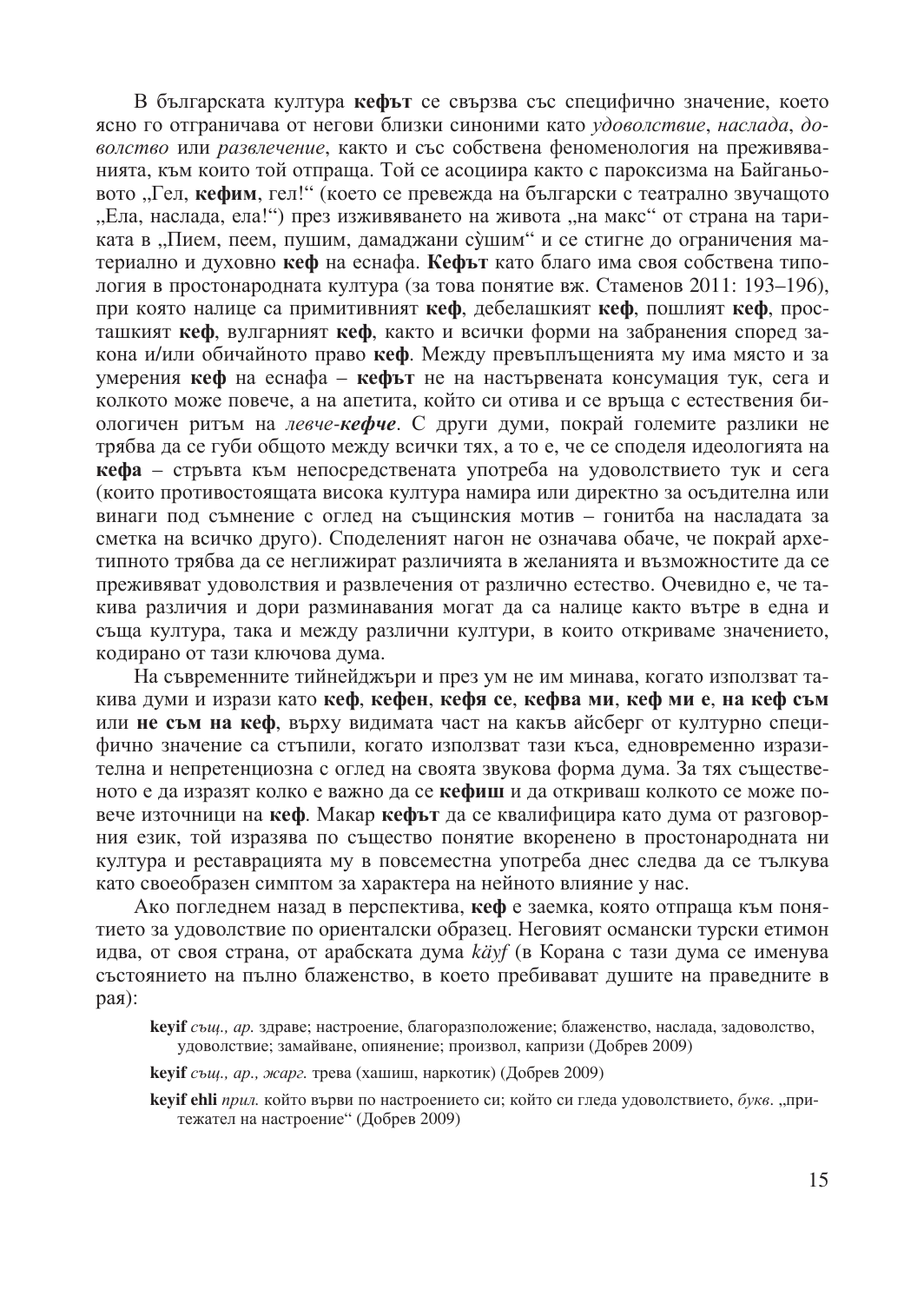- **keyf/keyif** 1. *n*. health; bodily/mental condition; merriment, fun, good spirits; pleasure, amusement; inclination, whim, fancy; slight intoxication 2. *adj*. hilarious, tipsy (Хони и Из 1984)
- **keyifli** merry, happy; comfortable; tipsy (Хони и Из 1984)
- **keyfetmek** amuse/enjoy (Хони и Из 1984)
- **keyif** 1. Wohlbefinden, Behaglichkeit, behagliche Ruhe, gute Laune, Stimmung 2. Vergnügen, Vergnügung, Amüsement, *mel*. Fröhlichkeit, Frohsinn 3. Schwips, Rausch, Weinlaune, angeheiterte Stimmung, Ausgelassenheit 4. Willkür, Laune 5. Gesundheit, Befinden 6. leicht beschwipst, angeheitert (Щойервалд 1988)
- **keyifli** 1. gut aufgelegt, in Stimmung, vergnügt und lustig, ausgelassen, gut gelaunt, fröhlich 2. behaglich, angenehm 3. beschwipst 4. berauschend (Щойервалд 1988)
- keyifetmek = keyifet çatmak fröhliche Stunden genießen, sich ausgelassener Stimmung hingeben (Щойервалд 1988)
- **kevif 1.** самочувствие, здоровье 2. хорошее расположение духа, веселое настроение, веселость 3. блаженство, наслаждение, удовольствие 4. легкое опьянение 5. желание; прихоть, каприз (Баскаков и др. 1977)
- **keyfetmek** кейфовать, развлекаться, веселиться, забавляться (Баскаков и др. 1977)
- **keyifli** 1. веселый, в хорошем расположении духа, в хорошем настроении 2. подвыпивший, навеселе (Баскаков и др. 1977)

*Keyif* притежава изключително разгърната система от значения и производни форми в турски, както проличава от Щойервалд (1988) и още повече от Добрев (2009), но при последния тя е толкова подробна, че тук не е възможно тя да бъде възпроизведена и анализирана в детайли. Няма нищо чудно, че понятието за "удоволствие" може да бъде толкова важно в семантичната система на даден език, тъй като значенията, свързани с него, се отнасят до най-различни възможни начини да се преживяват приятни неща, тяхна липса или постъпки и поведения, които водят до тях или техни противоположности. Но още в първо приближение, когато се опитаме да открием рефлекси на *кеуіf* не само в български, но и в други европейски езици, проличава, че отражението на цялата палитра от значения е тенденциозно. Например заетото в руски кейфовать е характерно на първо място за жаргона и за т. нар. блатная музыка, т. е. за аргото на криминално проявеното съсловие в Русия. Съставителите на *Турецко-русский словарь* (Баскаков и др. 1977) би трябвало да са имали предвид това обстоятелство (още повече по социалистическо време). Ако последното е наистина така, то би трябвало да приемем, че и в турски думата се употребява от нетрудови елементи за именуване на порицавани (пушене на тютюневи изделия, употреба често и в големи количества на алкохолни напитки, хаотичен секс) и/или забранени (дрога) видове удоволствие и забавление. Но при сравнение с тълкуването на същата дума в английски и немски, не оставаме с впечатление, че става въпрос за обяснението на жаргонна дума в турски, освен по съдържанието на значенията, които именуват "лека интоксикация (с алкохол или други стимуланти)". Добрев (2009) обаче маркира като омоним жаргонното *кеуіf*, което означава и 'дрога'. При все това по-скоро прави впечатление "съвместното съществуване" и размитата граница между позволено и непозволено в значенията на една и съща дума на понятията за **кеф** (в смисъла в който се употребява на български) – удоволствие, наслада, настроение, добро разположение на духа и дори здраве.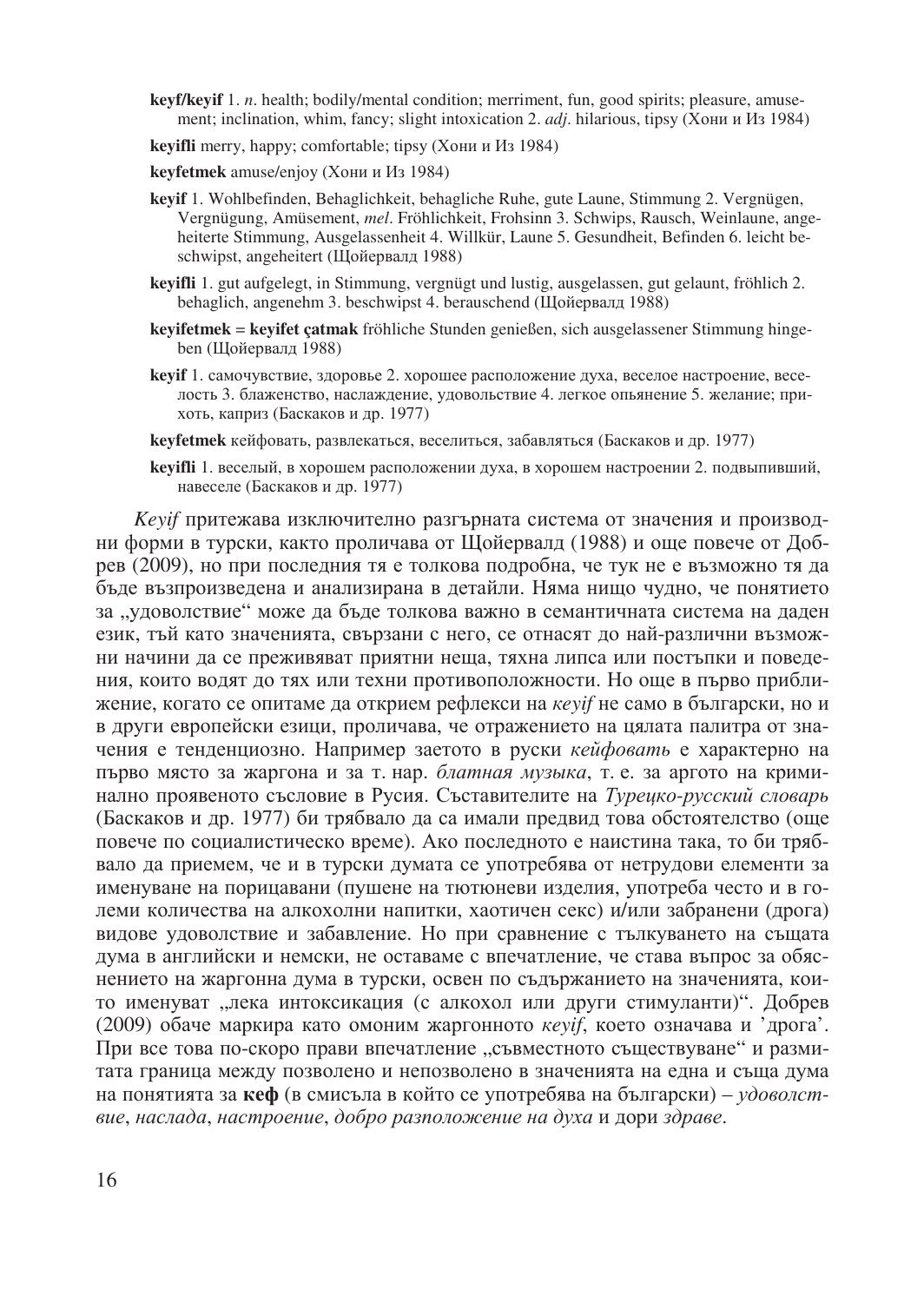В двуезични българско-Х речници кеф се тълкува като синоним на 'удоволствие', 'добро настроение' и дори *ease* 'рахат':

**кеф** ease, pleasure, enjoyment; kef, kief (Атанасова и др. 1988)

 $\kappa$ ефлия in a good humour, in a good mood (Атанасова и др. 1988)

кефва ми, кефне ми feel like; take it into o.'s head (Атанасова и др. 1988)

кефя жарг. I. Give pleasure. *Този певец страшно ме кефи* I really like that singer. II. ~ се Have fun, enjoy. *Много се кефя на този филм* I'm really enjoying this film (ПОНС 2005)

кеф genießerische Stimmung, Lust, gute Laune (Валтер, Ендлер 1994)

кеф *umg*. genießerische Stimmung, Lust, gute Laune (Петков и др. 2001)

кефва и кефне *umg*. Ein fallen, Lust haben (Петков и др. 2001)

**кефлия** umg. gut gelaunt, in guter Laune; (пийнал) beschwipst, angeheitert (Петков и др. 2001)

 $\kappa$ еф *разг.* 1. хорошее настроение, хорошее расположение духа 2. удовольствие (Бернщайн 1986)

**red**  $coll. 1$ . good mood, high spirits 2. pleasure, enjoyment 3. Will, desire  $(TXC 2002)$ 

В ГХС (2002) като трето значение от РБЕ (1977–) е възпроизведено "воля, желание" (преведено буквално), което е формулирано твърде обобщено, за да може да се използва адекватно при тълкуване на значението на думата. Само в Българско-английски речник (Атанасова и др. 1988) се търсят съответки от английския жаргон или простонародната реч. Мериам-Уебстър (www.merriamwebster.com) дава следните тълкувания за kef в английски: "1. състояние на блажено/мечтателно спокойствие 2. субстанция за пушене (като марихуана), която поражда кеф" (превод мой; М. С.). За първи път тази дума е регистрирана в английски като заемка от арабски през 1808 г. Връзката между каузален агент и причинено от него състояние в този език е директна. В първото значение на английската дума е експлицирана и връзката между състоянията на кеф и рахат (друго ключово ориенталско по произход благо) – на изпълнено със сладки мечтания спокойно състояние на духа, което най-сигурно може да бъде продуцирано с помощта на лека дрога.

В случая тълкуването от Мериам-Уебстър помага да осъзнаем, че сблъсъкът  $\epsilon$  референтите на ориенталското *kef, kief или keef* е подбудил и други европейски народи да не превеждат думата, а да я заемат за подходящите случаи. Така че не само ние се опитваме да правим разлика между конвенционалното удоволствие или доволство спрямо **кефа**. В английски *kief или keef и*ма също специализирано значение за начин на екстракция и приготовление на опиат на базата на канабиса. Варианти на същата арабска по произход дума са проникнали и са в употреба и в съвременните френски и немски. Така *кіе*f се среща във френския жаргон като kiffer 'да се кефя на; да намирам смисъл и удоволствие в неща, които другите не намират за такива'. Немският глагол kiffen 'пуша канабис' е производна от същата дума, както и съществителното Kiffer 'пушач на канабис'. Във френски тази дума може да се използва и като съществителното *un Kiff*, което значи 'нещо, в което можеш да намериш удоволствие; нещо много приятно като пре-

 $\kappa$ еф разг. 1. (добро настроение) good mood 2. (удоволствие, наслада) good feeling, enjoyment, pleasure (IIOHC 2005)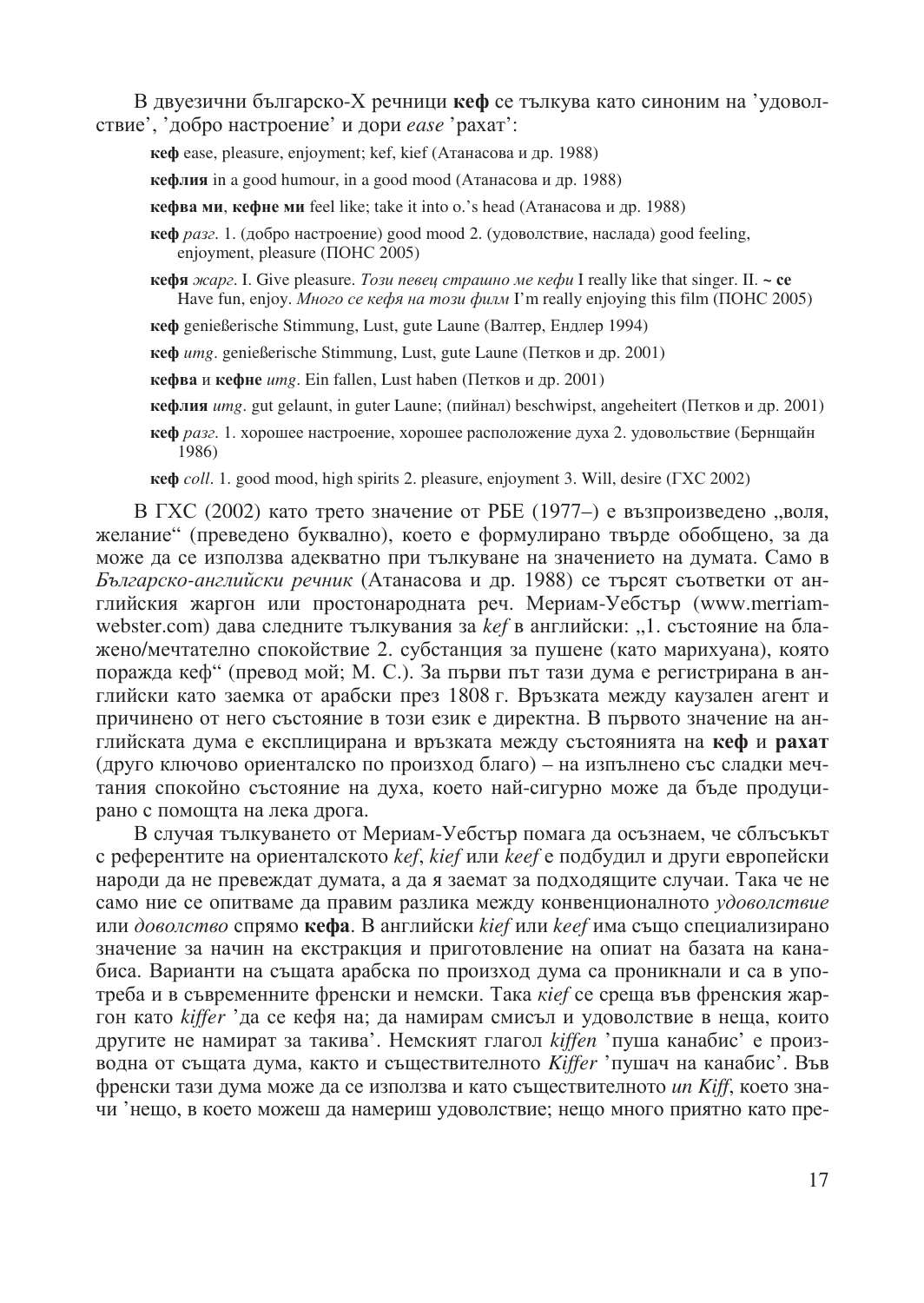живяване, което можеш да си доставиш' (вж. съответната статия в Уикипедия: <http://en.wikipedia.org/wiki/Kief>). Последното значение не е толкова далеч от употребата в български на кеф като бройно съществително. В румънски са налице chef'кеф' с производни chefos, chefui, chefulet, chefusor, chefălui и chefliu 'кефлия'. Кефе налице и в други балкански езици като сърбохърватски и гръцки.

В двуезични речници (Атанасова и др. 1988; ПОНС 2005; Петков и др. 2001) се обръща подходящо внимание на разгърнатата на базата на кеф серия от фразеологизми: правя си кефа, гледай си кефа!, днес съм на кеф, не съм на кеф, на какъв кеф е шефът днес?, кеф ми е, прави ми кеф да те дразня, за кефа на някого, дойде ми **кефът**, дори работя с **кеф** (Берншайн и др. 1986) и т. н. От сравнението на данните в речниците се вижда, че глаголът кефя (се) придобива популярност буквално през последните двайсетина години, преди всичко на базата на алтернативните конструкции X ме кефи и Кефя се на X. Поради тази причина той е регистриран само в най-новия ПОНС (2005б), но го няма в ГХС (2002). Специфични са и дативните конструкции с този глагол от типа на кефне ми, кефва ми (правя каквото ми кефне), които са включени у Бернщайн и др. (1986) и Атанасова и др. (1988). Феноменологията на начините на употреба на кеф и нейните производни фразеологични конструкции и производни глаголи има своята специфика, която се дължи на характера на значението, изразявано с основната форма в съпоставка с по-неудобната за неформална употреба българска книжовна съответка 'удоволствие'. В действителност днес актуалните значения на кеф се дължат най-вече на начините на използването му в споменатите фразеологични конструкции.

В българските едноезични речници кеф се маркира с "понякога пренебрежително" от РБЕ (1977–), но във всички други случаи единствената стилистична бележка е тази за разговорност. В този контекст специално би следвало да се обърне внимание на привежданата тук изцяло речникова статия в БЕР (1971-), тъй като е твърле показателна и полхоляша за обсъжлане за нашите цели. Тя ни дава по-реалистична представа за семантичния и стилистичния потенциал на тази дума не само в разговорния език, но и в различните български говори и диалекти назад във времето:

кеф остар. добро настроение, удоволствие, кейф (ЮЗ). -Произв.: кефва ми, кефне ми хрумва ми кефне се разлага се, разваля се (Малкотърновско) кефновам се размеквам се; изнежвам се, заслабвам, ставам неиздръжлив за физическа работа (Странджа) кефче, кефьовам живея с удоволствие (Родопите) кефлия остар., разг. развеселен, пийнал кейфлия (ЮЗ) (тур. keyifli) кефлендисвам добивам весело настроение, обикновено след пиене (Странджа; Смолянско, Ардинско, Маданско); пийвам (Силистренско) (от тур. основа на мин. вр. keyflendi и -c- от гр. аор. основа) кефлендисувам са добивам разположение, става ми добре, съвземам се от боледуване (Енина, Казанлъшко) кефено хубаво, радостно (Гоцеделчевско) кеферисам (за дете) капризнича, хленча (Славеино, Смолянско) кеферисник дете, което капризничи (Славеино, Смолянско)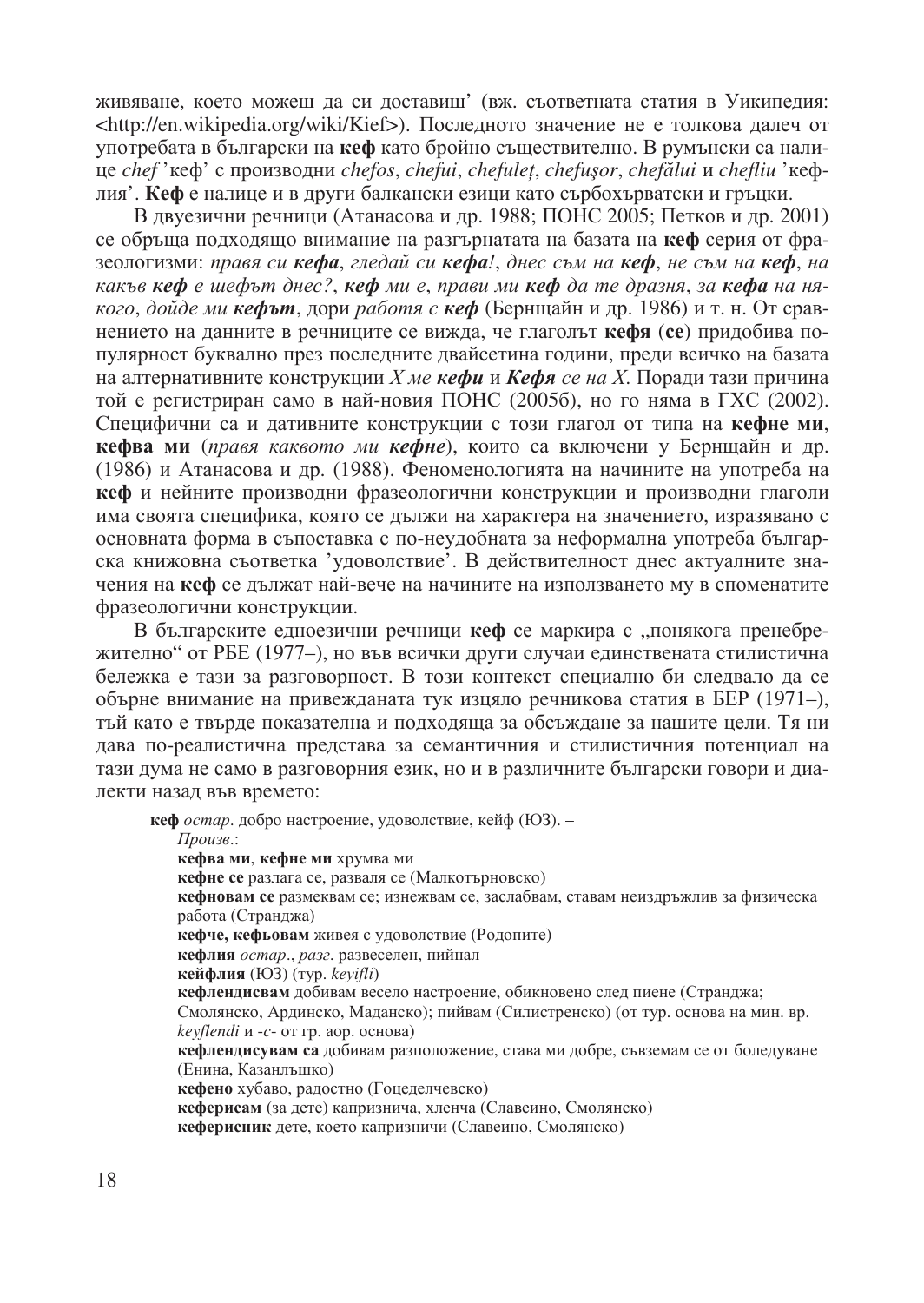кефсиз, кефсъз остар., диал. който е без настроение, омърлушен, печален разкефрувам се отпущам се; поболявам се (Средни Родопи) разкефрен мързелив (Смолянско, Широколъшки район); болнав, неразположен (Смолянско) (БЕР 1971-)

кеф разг., понякога пренебр. 1. добро, весело настроение 2. удоволствие, наслада 3. воля, желание (РБЕ 1977-)

кеф разг. добро настроение, удоволствие (БТР 1994)

- кефва ми / кефне ми разг. идва ми настроение, хрумва ми, приисква ми се (да направя нещо) (БТР 1994)
- кеф разг. 1. удоволствие, доволство, спокойствие 2. добро настроение 3. воля, желание (Буров и др. 2000)
- кеф 1. добро настроение 2. удоволствие, наслада 3. воля, желание (Милев и др. 2000)
- кефя доставям удоволствие на някого. Това парче не ме много кефи, но има някои други признавам, че са добри

кефя се Вие сте си седнали тука да се кефите, а мен питате ли ме кво ми е, че утре трябва да го предам този доклад (Армянов 2001)

кеф разг. удоволствие, добро настроение, наслада (Кръстева 2003)

кефя жарг. доставям удоволствие на някого или на себе си (Кръстева 2003)

кефя жарг. ставам причина някой да изпита удоволствие, приятно усещане (Пернишка и др. 2003)

кефя се жарг. изпитвам удоволствие, приятно усещане от нещо (Пернишка и др. 2003)

кеф разг. 1. добро, весело настроение 2. удоволствие, наслада 3. воля, желание (ГХС 2002)

Налице са и определени фразеологични обороти, обсъждани например в РБЕ (1977–), които се използват в разговорната реч на базата на кеф, като кеф ми е, имам/нямам кеф за нешо, на кеф съм, не съм на кеф, става ми кеф, гледай си кефа, ходя по кефа на някого, скършва ми се кефът, гледам си кефа и подобни. У нас обаче фразеологията, свързана с кеф, остава до голяма степен неизследвана и неописана по систематичен начин. Докато кефва ми е налице в тълковните речници, в които съм правил справка, кефя и кефя се не са отразени в тях и очевидно навлизат от жаргона в разговорната реч едва през последните двайсетина години, както проличава от Армянов (2001), Кръстева (2003), Пернишка и др. (2003) и най-вече на базата на БНК.

Интерес представлява и семантиката на производната дума кефлия, която би трябвало да изразява в номинализиран вид съдържанието 'който е на кеф'. БТР (1994) дефинира обсъжданата заемка по следния начин:

кефлия прил. неизм., разг. 1. който е в добро настроение, в кеф: Остави го сега, че не е кефлия 2. леко пиян, пийнал: Снощи го видях кефлия.

Тази дума днес обикновено се употребява, за да се характеризира човек в добро настроение, което или се дължи на специфични причини, или е налице при човек, който често си мени настроението и поради тази причина е трудно предсказуем. Това може да е някой разглезен бей (когато се говори за случка от времето преди Освобождението), някой, който е капризен и опърничав (не може да се предвиди кога ще е на кеф и кога не), или когато споменатото състояние се дължи на употреба на алкохол и/или упойващи вещества. С други думи, този, на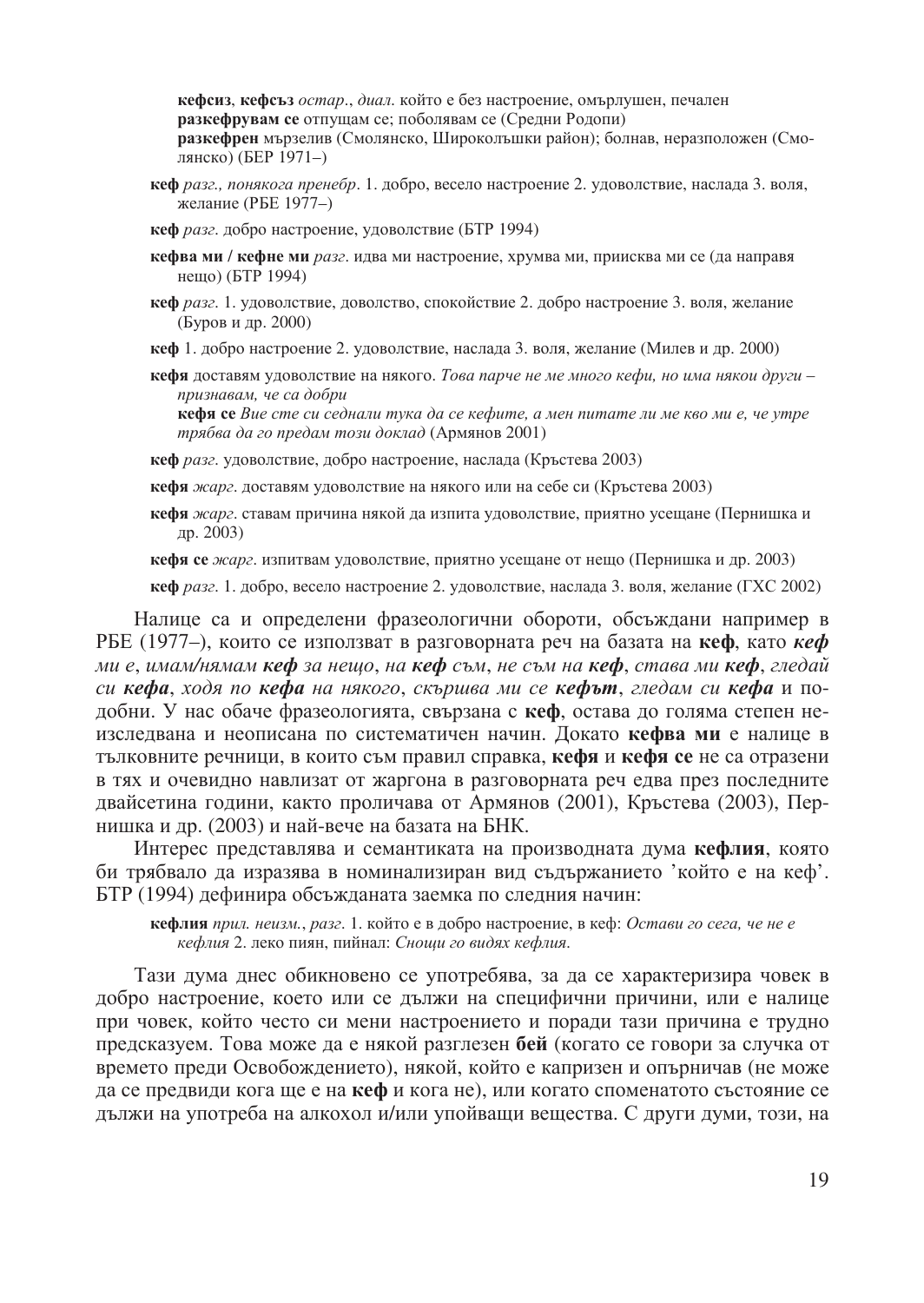когото се приписва състоянието да бъде или да не бъде кефлия, трябва да притежава "характерологична специфика" (както биха казали специалистите по криминална психология и психопатология).

Както може лесно да се предположи, кеф е дума, която се използва по предназначение и в електронните медии:

- (1) На 96 г., но продължава да работи с кеф... като проститутка (Днес, 16 март 2011 <www.dnes.bg>).
- (2) [Фолкпевицата] Анелия призна, че все още чака този, на когото да каже "Така ме кефиш", както е озаглавена и най-новата ѝ песен (Лайфстайл, www.lifestyle.bg,).
- (3) Кефиш ме, но няма да ти звънна... (Лайфстайл, 20 март 2011 <www.lifestyle.bg>).

Кефът е и нещо, което можем например да споделяме с други хора, когато вършим нещо заедно, както е например в остарялото, но твърде изразително ракъ кефи. Последното значи "продължително, безделно опиване в неформална група с високоалкохолната напитка ракия", както проличава от примери от БНК:

- (4) След кратко съвещание башибозуците приемат това условие и радостни, че след два часа всичко ще бъде в ръцете им, орахатяват се, приближават до черквата, напостилат разни черджета и черги под върбите на мегдана и започват ракъкефи (Хайтов 1984).
- (5) Отидохме, окъпахме се в лъджите и излязохме, та седнахме и ний като хората горе в залата на вино и ракъ кефи: кой какво му сака душа. Посръбнахме си и захванахме да пеем песни (Хранова 1995).

С ритуала на ракъ кефи логично е свързано в компания и ракъ мохабети, което в по-благоприятния случай би се тълкувало като 'приятен разговор на чашка ракия' (ГХС 2002), а при по-неблагоприятен - като '(безделническо и безсъдържателно) общуване в неформална група по време на продължително опиване с високоалкохолната напитка ракия' (с каквото например се занимават до оскотяване баджанаците от съвременното телевизионно шоу на "Комиците" по 6ТВ). Кое би било по-подходящото и/или по-вярното в повече случаи значение при употреба на български днес подлежи на дискусия.

Както може да се предположи, в БНК са налице множество примери с кеф (общо 1043), най-вече от времето след началото на прехода (тъй като корпусът се състои от писмени текстове, а не от образци на разговорна реч):

- $(6)$ Без значение в колко лъскав целофан се увива попфолкът, той запазва първичните си полови белези. "Гюбре жанрът" продължава да носи същото послание. И най-важното: да бъде емиграция на мисълта. Виждали ли сте 6-годишно момиченце да пее: "Ох, банана, хей, банана, кеф ми стана, кат го хвана"? Не? Повярвайте, това е много тъжна гледка (Тема, 2006, № 1).
- Обажда се съпругът Ј Магърдич [Халваджиян]. Докато разговарят, се ражда поредният  $(7)$ въпрос - кога за последен път не са могли да си позволят нещо? За щастие много отдавна е бил този последен път, преди години. Но аз с голям кеф се сещам за времената, когато с Маги буквално си брояхме стотинките за кафе. И знаейки през какво сме минали, наистина съм горда да ти кажа, че няма нещо, което да не мога да си позволя в момента! Понякога даже ме е страх да си призная този факт, за да не мина границата (Тема, 2008, № 5).
- [...] когато консумираш месо от убито животно, у теб се натрупва агресия, която пък ти  $(8)$ прехвърляш към околните. Може и да ти е кеф да шибваш чат-пат един шамар на любимата си, но е време да кажеш: "Стига!" (Егоист, 2005, № 98).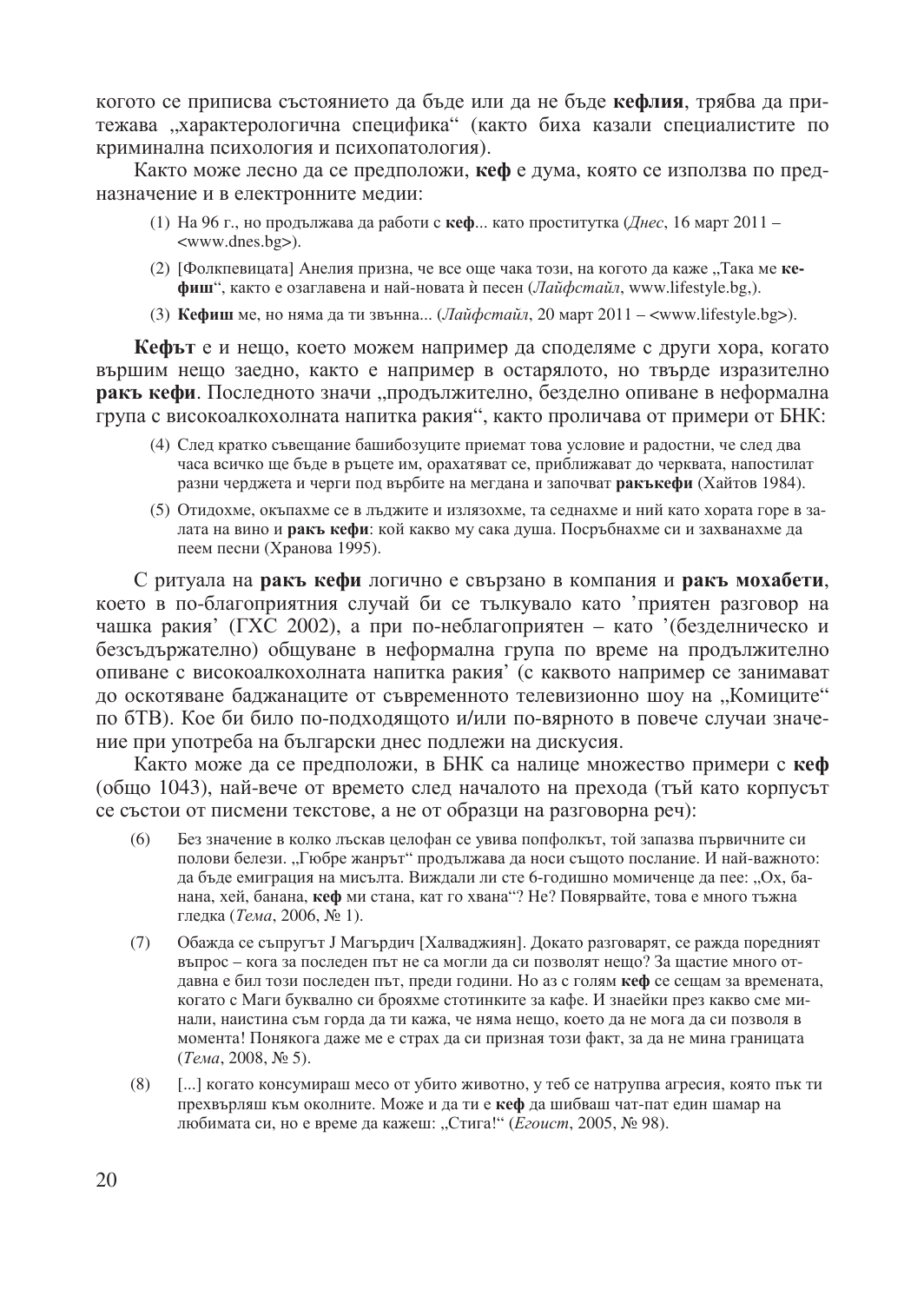- $(9)$ И така умираш. Всеки пуши, за да се прави на гъзар. Алина Кр. [...]: – Преди пушех трева, защото ти става кеф, пробвала съм и екстази, трябва да се пробва нещо, защото забраненият плод е най-вкусен. Но мисля да не продължавам (Литературен вестник,  $2002, N<sub>2</sub> 1$ ).
- (10) Не можете ли вие с некоя леснина да наложите малък един данък и на представленията? Не ли ви е целта да съберете колкото може повече пари за своя помен и за своите задушници, то вие твърде лесно може да възведете и тоя вандализъм до степен на държавен закон. Българският народ умее да търпи, а европейското човеколюбие е готово да защищава вашия политически кеф, вашата харемна дипломация и вашето държавно зверство до последната крайност. Но ще видим какво ще каже утрешният ден (Ботев 1940).

Могат да се приведат още много примери за съвременната употреба на кеф. но всички са с насоката, зададена в  $(6) - (9)$ . За съпоставка като последна съм приложил в привежданата извадка и една употреба на тази дума от публицистиката на Христо Ботев в (10). Има и разлика – в случая тя е употребена като посилен вариант на българската дума пришевки. Остава обаче въпросът какво точно прави кеф по-силна като израз в сравнение с български синоними във всеки отделен случай. Нашата хипотеза е, че тази дума, ако ѝ е било писано да бъде стигматизирана в българската култура, това би трябвало да проличи още в употребите ѝ в произведенията на българските класици от времето непосредствено преди Освобождението и след това - не само при Ботев, но и при Захари Стоянов и Алеко Константинов:

- За честта ми, тук-там по корените на дърветата се срещаха лигавите охлюви (плужеци).  $(11)$ Ако да имах при себе си огън и сол, то от мене нямаше по-честит човек, защото тяхна милост, опечени – бая кеф можеше да се направи. Но и без поменатите средства аз се не отказах от щастливия случай, като изядох няколко сурови и живи още охлюви. Синя блудкава пяна изпущаха тия, когато ги късах със зъбите си (Стоянов 1977: 631).
- (12) Вижда се работата, че агите са възхитиха и окуражиха от благоговението на троянските жители, които срещахме почти на всяка стъпка. По тая причина тия ме накараха да запея песен комитаджийска, от най-баша. Аз се покорих след ничтожно съпротивление. Когато викнах да запея, два пищова от страна на агите изгърмяха на въздуха и едно гел кефим гел се изтръгна от косматите гърди на Пехливана (Стоянов 1977: 675).
- (13) Наша скромност [Джендо] слушаше и чакаше резултата на горните дебати не толкова със спокоен дух. Едно ни само безпокоеше, че бяхме по една риза. Наистина, че пъдаринът си удържа честно думата, тупванието беше само един път, но така ме хашладиса със своята гладка тояга, щото за десят удара си даде кеф (Стоянов 1977: 726).
- (14) Какво си говорите, где Телеграфът [Тодор Каблешков] повтори Сали ага. Кератията, макар и да е гяурин, наш душманин, но "малематът" му дава кеф за много наши ефендета (Стоянов 1977: 740).
- (15) Заповедта да не ми се дава хляб се предаваше на надзирателя на затвора Ахмед чауш; но самият той, който трябваше да я изпълни, пръв я нарушаваше. Неговият турски мерхамет стоеше по-горе от всяка официална заповед, а особено като му казах: "Гладен съм, чауш ага, ти майка, ти баща". Ще да се поогледа наоколо, да го не види никой, па ми спусне в ръката едно ирмиличе или онлуче, което по онова време даваше кеф за лев. Понякога ми пък отговаряще, като го прекалявах, така: "Нямам и аз пари бе, айол, нямам! Не зная що за оправия е тая, да морят човека гладен! Това не е агалък!" (Стоянов 1977: 771).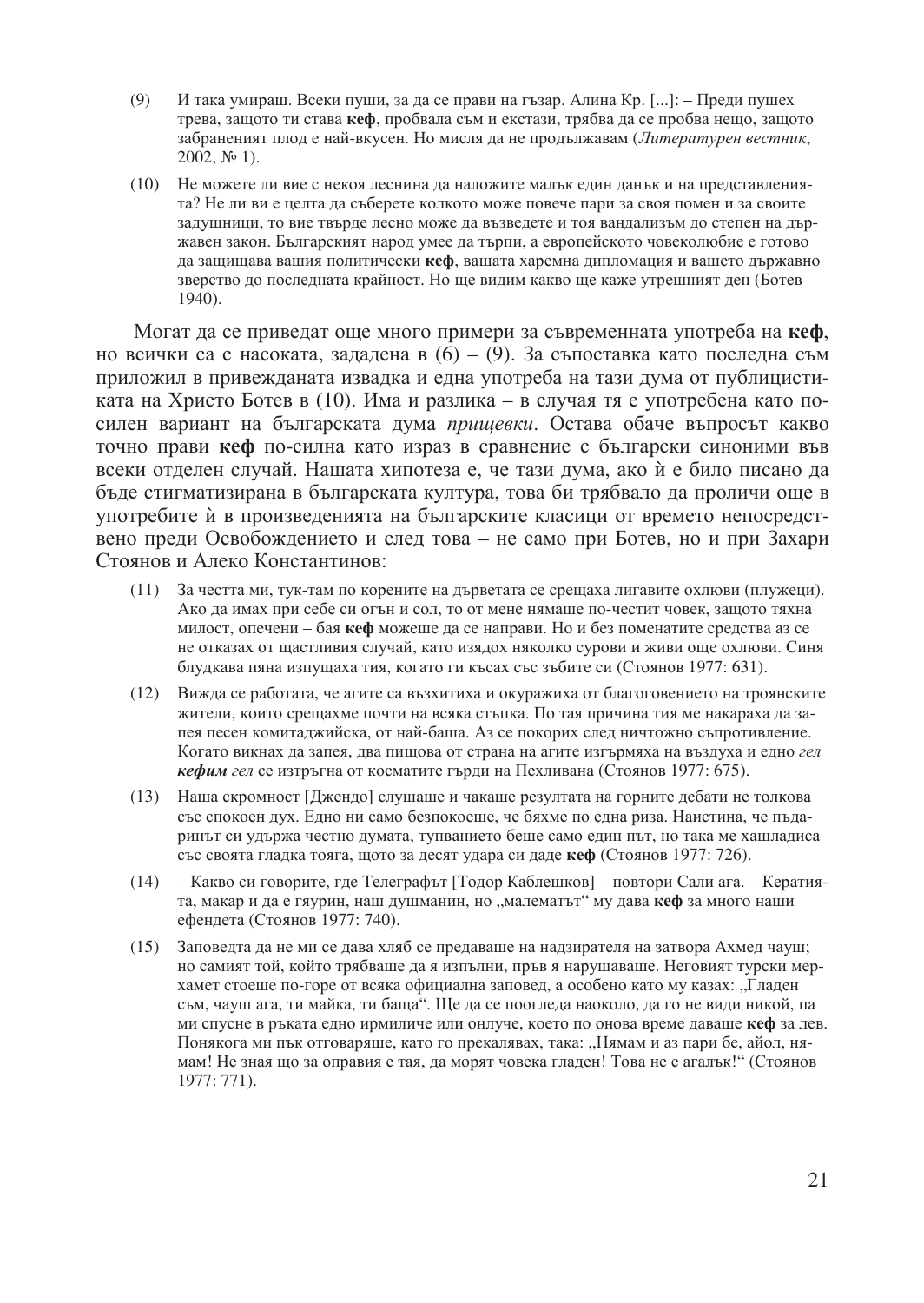- (16) Кефьт на каветата трая около един час. После дойде мастиката и мезетата, които отидоха още за по-дълго време. Почна се най-после генералното сражение с поръчаните през деня ястиета (Стоянов 1977: 813).
- (17) Сус бе, ченгене! Не ща аз любовни! На ракия ми свири! извика им бай Ганьо и тракне с чашата по масата. Почнат "Каран-каранфилчето", бай Ганьо тракне с чашата, спрат. Почнат "Не щеми ний богатство" – пак тракне с чашата. Обърнат на "Зелен листец". "Ха, видяхте ли сега! Е-е-е-е-х! Гел кефим, гел!"... - и бух шишето в земята или в прозореца (Константинов 2004: 71).
- (18) Те ще почнат сега, разни хлапетии, разни социалистчета, идеалистчета, да те джафкат, ама хич окото да ти не мига! Прави си оглушки, па си гледай кефа, па хем си гледай кефа, хем им се подсмивай на акъла. [...] Не ти ли казвах аз тебе, че на тоз свят най-хубавото нещо е да ти е топличко? Туй борба обществена, идеали и не знам какви глупости - всичкото е бошлаф! (Константинов 2004: 133).

По-убийствени за добрата репутация на кеф, всеки по-своему, от примерите (11) и (17) едва ли ще се намерят в историята на българския език и култура. Достатьчна е само синестетичната между многобройни възприятия и чувства по своя дух команда на Бай Ганьо към ромите-музиканти да му "свирят на ракия" в (17), за да изпита мощен позив на кеф, а преди него в (12) и Хасан Пехливан, в противовес на актуалното премеждие за Захари Стоянов да яде сурови охлюви спрямо хипотетичния кеф същите да бъдат консумирани печени в (11). Правят също впечатление фразеологизми като гледам си кефа, правя (си) кефа или днес необичайното давам (*cu*) **кеф**, както това е в (13) – (15).

На фона на историята на начина на употреба на кеф и неговите производни както в българската, така и в чужди езици и култури, проличават две основни особености на най-новата мода тази дума да влиза в употреба. Първата се състои в това, че думата поне отчасти се реабилитира в посока стигмата, с която тя бе обкръжена откъм имплицирана стръв към груби и пошли забавления. Тази реабилитация се откроява още по-ясно, когато сравним съдбата ѝ в други европейски езици като английски, френски и немски (но е възможен паралел с руски). Втората особеност от най-ново време се заключава в активирането на производни отименни глаголи на базата на кеф и съчетаемост на тази основа. Днес най-същественото е не опредметеният на абстрактно равнище кеф, а тръпката в неговото преживяване не просто като състояние, а като процес, като консумация в своята durée réelle (ако се възползваме от израз на Анри Бергсон). Доказателство за този акцент представлява самата парадигма на отименния глагол. При теоретично възможната кефя-изкефя-изкефвам (се) вторичната имперфективна форма изглежда пресилена при употреба (не че няма да бъде разбрана). Така изказването (19а) изглежда маргинално в сравнение с (19б):

- Всеки път, когато чуя тази песен, се изкефвам.  $(19)a.$ 
	- $\sigma$ . Всеки път, когато чуя тази песен, се кефя.

В случая с кефя (се) можем да твърдим, че този глагол представлява имперфективната форма, на която противостои перфективната изкефя, т. е. кефя (ce) не е имперфектива тантум плюс стандартна видова двойка от типа на изкефя (се) – изкефвам (се). Повторителното значение при изкефвам се е блокирано според езиковото чувство на носителя на българския език. На осмисляне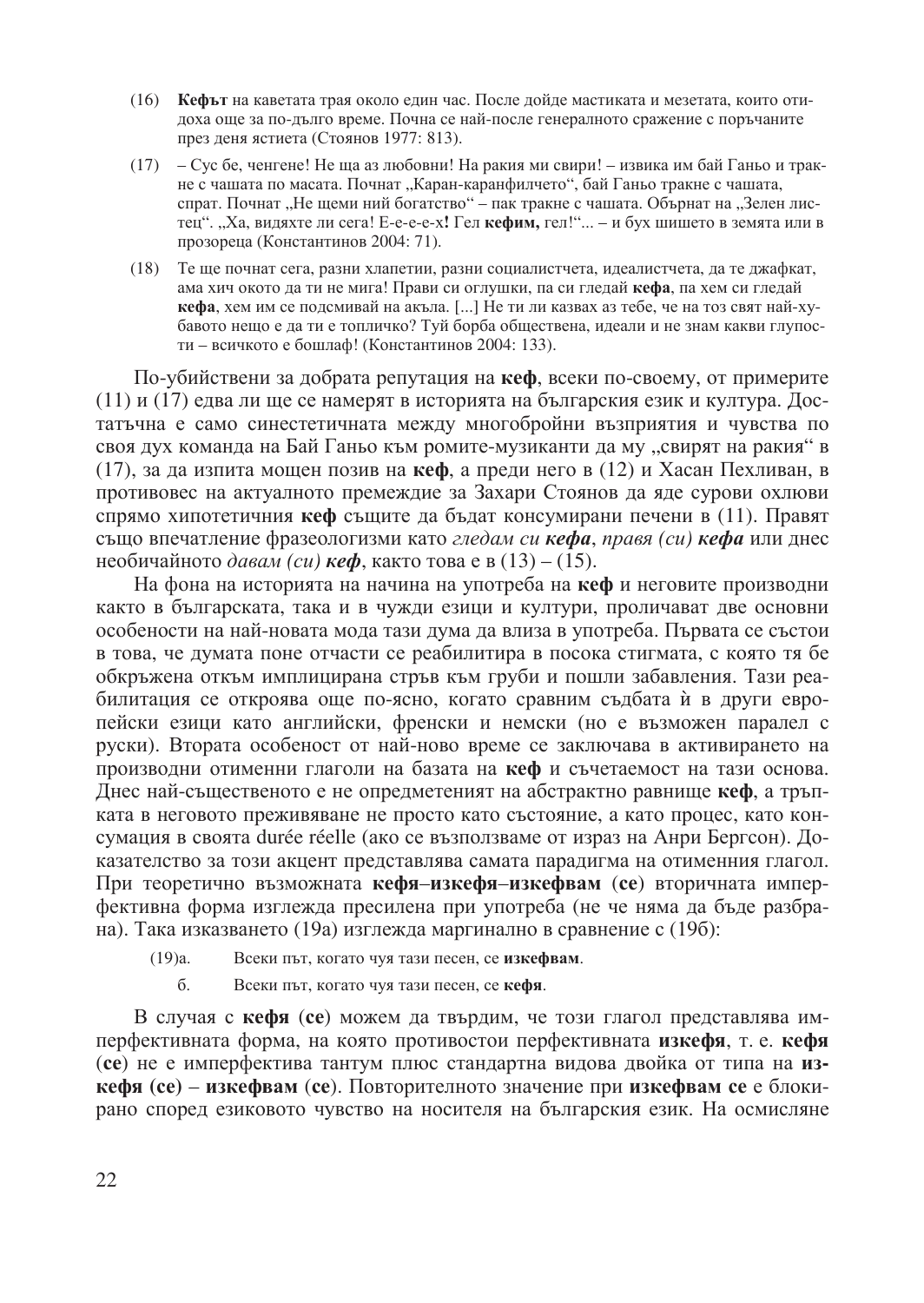при това положение подлежи или процесът на непосредствено преживяване на наслада, или неговата локализация в определен времеви отрязък в миналото или в бълещето. Tertium non datur. Което идва да ни подсети, че кефът, когато е налице, се състои в преживяването тук и сега, а не отпраща към повторения на едно и също от миналото или в бъдещето. Тези асиметрии във възможностите да се продуцират приемливи за използване производни форми на глагола с оглед на особеностите на българската морфология идват по свой начин да демонстрират какво изглежда смислено да се каже, щом става въпрос за непосредствена употреба на удоволствието.

В българската култура османската заемка кеф се оказва по своему твърле сполучливо преосмислена чрез проекция в нея на всичко съмнително, двойствено и стигматизирано, което може да се свърже с темата за удоволствието и с превръщането му в мотив и цел за действие. В простонародната ни култура в замяна кеф се тълкува в противоположна посока. В това и се заключава спецификата на културния компонент на значението на тази дума в българския език - в имплицираното противоречие между стигмата в очите на обществото да не намираш нищо друго в живота освен (долнопробно) да се кефиш и контра-оценката, че това е, което ще ти остане, и в този смисъл е автентичното благо.

## Библиография

- Армянов 2001: Г. Армянов. Речник на българския жаргон. София: Фигура, 2001.
- Атанасова и др. 1988: Т. А танасова и др. Българско-английски речник. 4. изд. София: Наука и изкуство, 1988.
- Баскаков и др. 1977: А. Н. Баскаков и др. (ред.). Туречко-русский словарь. Москва: Русский язык, 1977.
- БЕР 1971-: В. Георгиев и др. (отг. ред.). *Български етимологичен речник*. Т. 1–7. София: Издателство на БАН, 1971-.
- Бернщайн 1986: С. Б. Бернштейн. Българско-руски речник. Москва: Русский язык, 1986.
- БТР 1994: Л. Андрейчин и др. Български тълковен речник. 4. изд., допълнено от Д. Попов. София: Наука и изкуство, 1994.
- Буров и др. 2000: Ст. Буров и др. (съст.). Тълковен речник на българския език. Велико Търново: Gaberoff, 2000.
- Валтер, Ендлер 1994: H. Walter, D. Endler. Wörterbuch Bulgarisch-Deutsch. München - Sofia: Langenscheidt - Hazel, 2000.
- Геров 1975: Н. Геров. Речник на българския език. Фототипно издание. Т. 1-6. София: Български писател, 1975 (1895-1908).
- TXC 2002: A. Grannes, K. R. Hauge, H. Süleymanoğlu. A Dictionary of Turkisms in Bulgarian. Oslo: Novus Press, 2002.
- Добрев 2009: И. Добрев (съст.). Академичен турско-български речник. София: Рива, 2009.